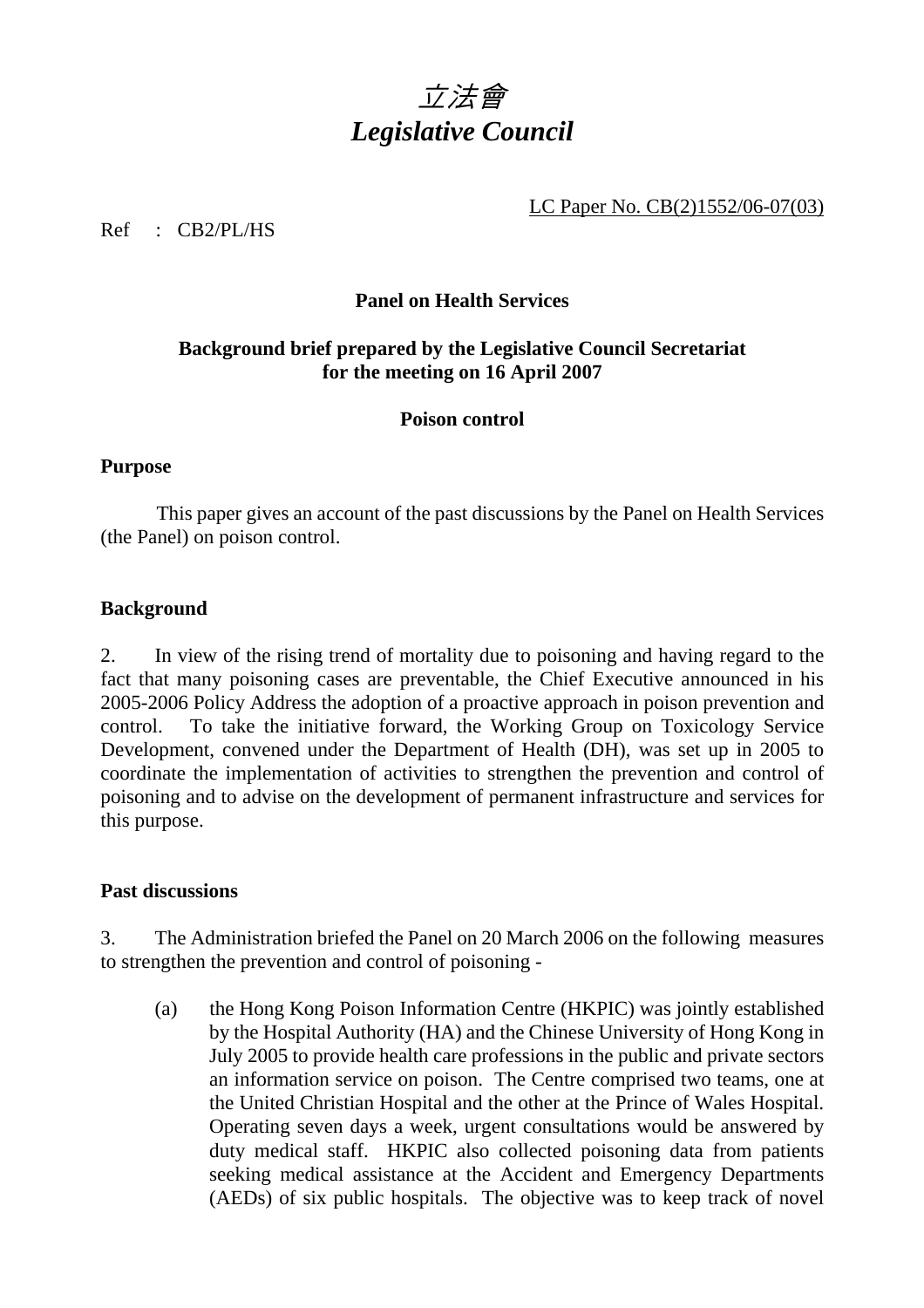poisonous substances and study the epidemiology of new forms of poison, thereby facilitating better risk assessment and design of appropriate measures for minimising incidences of poisoning in Hong Kong;

- (b) to enhance analytical toxicology service, HA would strengthen the manpower of its Toxicology Reference Laboratory (TRL), which provides centralised support for more difficult and rare toxicology needs, and its network with the Cluster Toxicology Laboratory. As simplicity and timeliness in reporting was pivotal for an efficient and effective surveillance system, TRL was reviewing the current mechanism at public hospitals for reporting major poisoning cases to the relevant authorities. In this connection, HA was planning to set up a notification and alert system on major poisoning incidents with DH covering cases reported from AEDs, hospital laboratories and other clinical departments;
- (c) to enhance toxicovigilance, a Surveillance Unit was set up under DH to capture an overall picture of toxic risks in Hong Kong through information gathered from the enhanced Poison Information Service and the Analytical Toxicology Service mentioned in (a) and (b) above. As public health education was an essential part of toxicovigilance, publications such as pamphlets or fact sheets and websites on "poisoning" would be prepared for the public; and
- (d) training sessions on the clinical and public health aspects of poisoning were being planned for all health care professionals in Hong Kong to raise their awareness on poisoning, improve their knowledge in clinical toxicology and enhance their capacity in tackling major toxicological incidents.

4. Members were supportive of the new policy initiative. Members' concerns and the Administration's responses are set out in the ensuing paragraphs.

5. Noting that some \$20 million had been earmarked in the 2005-2006 budget for HA to run HKPIC and other related works and services, Hon LI Fung-ying asked the Administration whether it would continue to provide funding to HA to maintain its poison prevention and control measures in future.

6. The Administration advised that it would continue to bid for funds for HA to carry out its poison prevention work if such work had proven to be worthy of support.

7. In response to Dr Hon Joseph LEE's enquiry on whether any performance indicators had been formulated to evaluate the effectiveness of the enhanced measures, the Administration advised that this had not been done for the time being. As many poisoning cases were caused by accidental poisoning which was preventable, focus was presently focused on reducing the causes of unintentional poisoning, such as accidental ingestion of detergents by children at home or inhalation of toxic gases at work, and looking at ways to prevent such incidents from occurring. To better enable the public to take appropriate